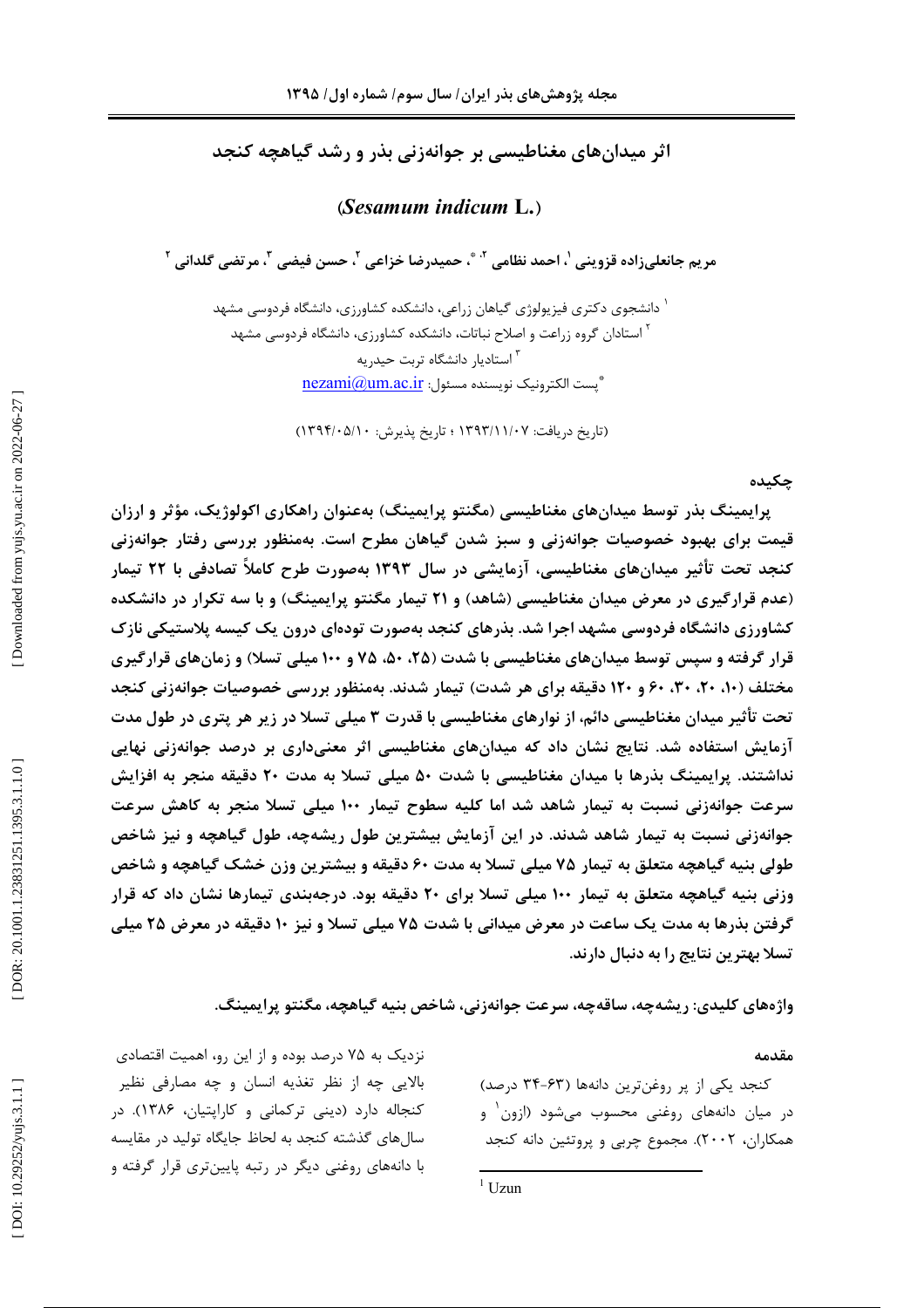حتی به سمت یک گیاه فراموش شده` پیش رفته است که دلیل آن عملکرد کم بذر و رقابت شدید آن با سایر دانههای روغنی شامل سویا، آفتابگردان و بادامزمینی بوده است (ازون و همکاران، ٢٠٠٢). یکی از عوامل دستیابی به عملکرد بالا در گیاهان زراعی، افزایش درصد و سرعت جوانهزنی بذرها و استقرار گیاهچههای حاصل از بذرهای کشت شده است. بهطور طبیعی هر چه سرعت جوانهزنی و درصد بذرهای جوانهزده در مزرعه بیشتر باشد استفاده از منابع رشد نظیر نور، آب و عناصر غذایی بهتر خواهد بود (فوتي<sup>۲</sup> و همكاران، ۲۰۰۲).

امروزه یرایمینگ بذر بهعنوان یک تکنیک مؤثر جهت بهبود جوانهزنی گیاهان بهویژه در شرایط تنش مطرح است (اشرف و فولاد<sup>"</sup>، ۲۰۰۵). پرایمینگ بذر باعث کوتاه شدن زمان کاشت تا سبز شدن و حفاظت بذرها از تنشهای زنده و غیرزنده در مرحلهی بحرانی استقرار گیاهچه میشود. همچنین پرایمینگ سبب بهبود یکنواختی سبز شدن و استقرار گیاهچه و بهبود عملکرد گیاهان میشود (بصرا<sup>۲</sup> و همکاران، ۲۰۰۴). در میان روشهای مختلفی که برای پرایمینگ بذرها استفاده می شود، پرایمینگ فیزیکی از سابقه کمتری برخوردار بوده و در سالهای اخیر مورد توجه محققان قرار گرفته است. پرایمینگ فیزیکی بذر شامل یونیزه كردن، استفاده از اشعه ليزر، ماكروويو، ماوراي بنفش، میدانهای الکتریکی و مغناطیسی است (درنا<sup>۵</sup> و همکاران، ۲۰۱۰). به اعتقاد بعضی از محققان پرایمینگ با میدانهای مغناطیسی و الکترومغناطیسی میتواند با بالا بردن راندمان توليد بدون وارد كردن آلودگي به محیطزیست، نیازهای کشاورزی ارگانیک را برآورده سازد (بیلالیس ٔ و همکاران، ۲۰۱۳).

چندین گزارش نشان دادهاند که قرار گرفتن در معرض میدان مغناطیسی میتواند جوانهزنی بذرهایی با قوه نامیه کم را افزایش و کیفیت و سرعت جوانهزنی آنها را بهبود بخشد (الكساندر و دويجود<sup>٧</sup>، ١٩٩۵).

- $\frac{1}{2}$  Orphan crop
- $^{\rm 2}$  Foti
- <sup>3</sup> Ashraf and Foolad
- $4$  Basra
- <sup>5</sup> Dorna
- $6$  Bilalis
- Alexander and Doijode

قرارگیری بذرهای نخود قبل از جوانهزنی در معرض شدتهای مختلف از میدانهای مغناطیسی بهطور معنیداری صفات مرتبط با جوانهزنی نظیر درصد جوانهزنی، سرعت جوانهزنی، طول ریشهچه و ساقهچه، وزن خشک گیاهچه و شاخصهای بنیه گیاهچه را افزایش داد (واشیت و ناگاراجان^، ۲۰۰۸). مارتینز <sup>۹</sup> و همکاران (۲۰۰۹) نیز گزارش کردند که متوسط زمان جوانەزنى (MGT``) در بذر گوجەفرنگى قرار گرفته در معرض میدان مغناطیسی کاهش یافت. سازوکار تحریک جوانه;نی بذر توسط میدانهای مغناطیسی ممکن است به دلیل تغییر در فرآیندهای فیزیولوژیکی و بیوشیمیایی و تسریع در متابولیسم و فعالیت آن دسته از آنزیمهایی که جوانهزنی را تسریع میکنند، باشد (پودلسنی<sup>۱۱</sup> و همکاران، ۲۰۰۳). سامانی ۱٬ و همکاران (۲۰۱۳) گزارش كردند كه آنزيمهاى مرتبط با جوانهزنى (آلفاآميلاز، پروتئاز و دهیدروژناز) در بذرهای مگنتو پرایم<sup>۱۳</sup> شده زیره (Cuminum cyminum) در مقایسه با بذرهای تیمار نشده فعالیت بیشتری نشان دادند. همچنین اثرات مثبت میدانهای مغناطیس بر خصوصیات جوانهزنی گیاهان ممکن است به دلیل برهمکنش این میدانها با جریانات یونی واقع در غشای سلولی جنین باشد که تغییراتی را در فشار اسمزی و غلظتهای یونی در دو سوی غشاء القا می کند. تغییر در جریانات یونی واقع در عرض غشای سلول منجر به تغییر در سازوکار جذب آب میشود، چرا که تنظیم اسمزی در سلولهای جنینی با انتقال یونی در عرض غشاء کنترل میشود (پایسیلی و اليكامانوگولو<sup>٢٠</sup>، ٢٠٠۵؛ رينا و پاسكال<sup>۱۵</sup>، ٢٠٠١). فرضیهای که اثرات زیستی میدانهای مغناطیسی را توضیح میدهد بر مبنای مطالعات ناقص است و کریپتوکرومها کاندیدهای احتمالی برای دریافت مغناطیس در گیاهان هستند (احمد<sup>۱۶</sup> و همکاران،

- <sup>8</sup> Vashisth and Nagarajan
- <sup>9</sup> Martinez
- <sup>10</sup> Mean Germination Time
- <sup>11</sup> Podlesny
- $12$  Samani
- <sup>13</sup> Magneto-priming
- <sup>14</sup> Yaycili and Alikamangola
- <sup>15</sup> Reina and Pascual
- $16$  Ahmad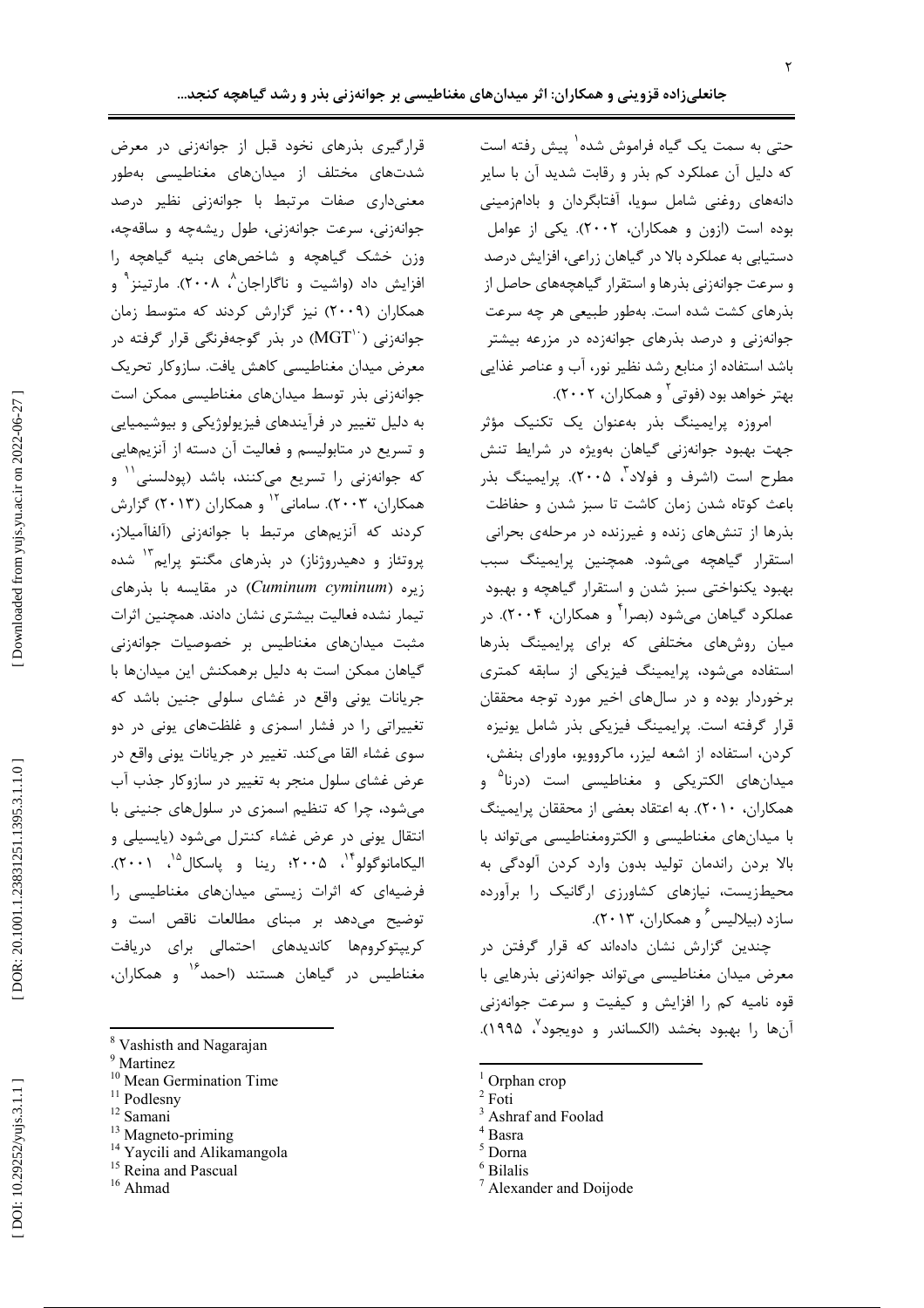۲۰۰۷). دو سازوکار دریافت مغناطیس هم که اخیراً توجهات را به خود جلب کردهاند سازوکار جفت رادیکال` و رزونانس سیکلوترون یون` هستند. سازوکار اول شامل تعدیل سرعت تبدیلهای داخلی سینگلت-تریپلت یک جفت رادیکال با میدانهای مغناطیسی خارجي ضعيف است. بر طبق سازوكار رزونانس سیکلوترون یون، شکل مناسبی از یک میدان ممکن است بتواند با تشدید نوسان خود به خودی برخی یونها نظیر کلسیم یا مولکولهای زیستی نظیر پمپها و کانالها آنها را به تحریک بیشتر وادار کرده و از این طریق سبب تحریک رشد گردد (گالاند و پازور آ، ۲۰۰۵؛ ۲۰۰۵؛ لیبوف ٔ و همکاران، ۱۹۸۹). سازوکار پیشنهادی دیگر برای نحوه عمل میدان مغناطیسی از طریق تأثیر بر مواد دارای خاصیت مغناطیسی است که مهمترین آنها مواد فرومغناطيس<sup>۵</sup> نظير آهن و مواد ديامغناطيس َُنظير ديامغناطيس *نُ*ظير نشاسته هستند (رجب بيگي و همكاران، ١٣٩٢).

از آنجایی که تاکنون در زمینه اثر میدانهای مغناطیسی بر جوانهزنی کنجد گزارشی ارائه نشده است، این مطالعه با هدف بررسی اثرات مگنتو پرایمینگ بر برخی از ویژگیهای مرتبط با جوانهزنی کنجد جهت تعیین بهترین شدت و مدت زمان قرارگیری در معرض میدان مغناطیسی انجام شد.

## مواد و روش ها

بهمنظور بررسی اثرات میدانهای مغناطیسی بر برخی از خصوصیات مرتبط با جوانهزنی کنجد و نیز تعیین بهترین شدت و مدت زمان قرارگیری در معرض میدان مغناطیسی، آزمایشی بهصورت طرح کاملاً تصادفی با ۲۲ تیمار (شاهد (عدم قرارگیری) و ۲۱ تیمار پرایم مغناطیسی متشکل از یک میدان مغناطیسی دائم و ۲۰ ترکیب از شدتها و زمانهای مختلف قرارگیری در معرض میدان مغناطیسی) با سه تکرار در آزمایشگاه

- <sup>1</sup> Radical-pair
- <sup>2</sup> Ion Cyclotron Resonance
- <sup>3</sup> Galland and Pazur
- $4$  Liboff
- $5$  Ferromagnetic
- <sup>6</sup> Diamagnetic

فیزیولوژی دانشکده کشاورزی دانشگاه فردوسی مشهد انجام شد. برای این منظور بذرهای کنجد (توده کلات) بهصورت تودهای در داخل یک کیسه نازک پلاستیکی ریخته شده و سپس درون دستگاه ایجادکننده میدان مغناطیسی<sup>٬</sup> در معرض میدانهایی با شدت (از ۲۵ تا ۱۰۰ میلی تسلا با فواصل ۲۵) و زمان مورد نظر (۱۰، ۲۰، ۳۰، ۶۰ و ۱۲۰ دقیقه) قرار گرفتند (شکل ۱). برای ایجاد شدتهای ۵۰،۲۵، ۷۵ و ۱۰۰ میلی تسلا دو آهنربا به ترتیب در فاصله ۱۹/۵، ۱۱/۷، ۲/۵ و ۴/۵ سانتیمتر از یکدیگر قرار گرفتند. همچنین برای بررسی اثر قرارگیری بذرها در معرض میدان مغناطیسی دائم از نوارهای مغناطیسی (با ابعاد ١ در ٧ سانتی متر) با قدرت ۳ میلی تسلا در زیر هر پتری دیش استفاده شد. قطعات آهنربایی مذکور در زیر هر پتری (با قطر ۱۰ سانتی متر) با فاصله یک سانتے،متر از هم چسبانده شده و سیس بذرها در داخل پتری دیش در فاصله بین نوارها قرار داده شدند. سایر بذرهای مگنتو پرایم شده کنجد بلافاصله پس از دریافت تیمار، بهصورت دستههای ۲۵ تایی در درون پتری دیشهای با قطر ۱۰ سانتی متر که با کاغذ صافی واتمن شماره یک نمناک پر شده بودند، توزیع شده و به مدت هفت روز در ژرمیناتور با دمای ۲۵ درجه سانتی گراد و رطوبت نسبی مناسب قرار گرفتند (گالشی و همکاران، ۱۳۸۵). شمارش بذرهای جوانهزده بهصورت روزانه انجام و در نهایت صفاتی نظیر درصد جوانهزنی، سرعت جوانهزني، طول ريشهچه، ساقهچه و گياهچه، وزن خشک آنها، شاخص بنیه گیاهچه (ویگر) یک و دو اندازهگیری شد.



<sup>&</sup>lt;sup>۷</sup>. دستگاه ایجاد کننده میدان مغناطیسی شامل یک جفت آهنربای قوی است که قابلیت تنظیم فاصله از هم دیگر را دارد. دو آهنربا طوری در دستگاه جاسازی شدهاند که همدیگر را جذب میکنند یعنی قطبهای غیر همنام (یک قطب S و یک قطب N) در مقابل همدیگر هستند.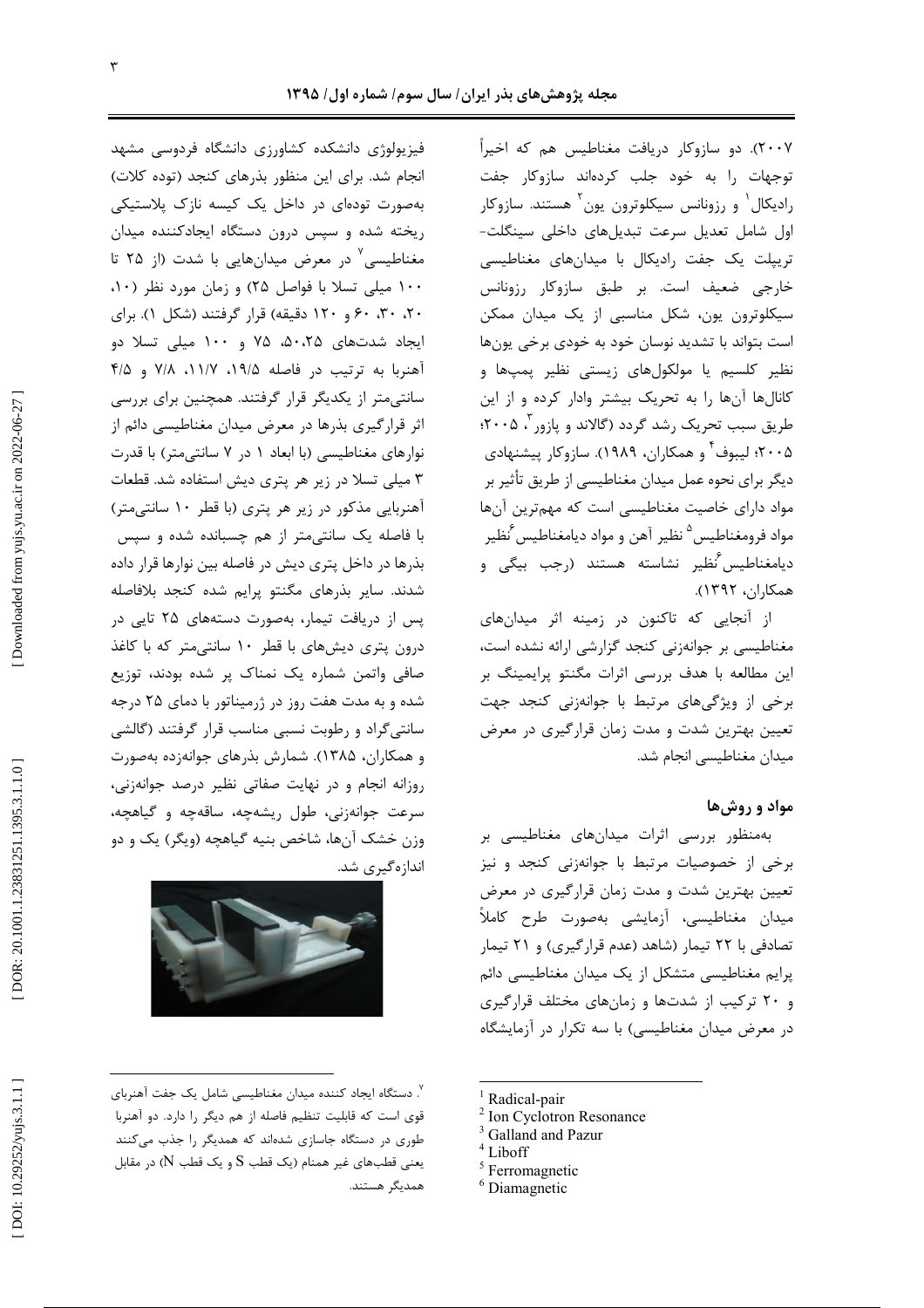$1/N$ 

شكل 1- دستگاه طراحى شده جهت ايجاد شدتهاى مختلف درصد جوانهزنی از طریق رابطه بلچر ( ۱۹۷۵) و با استفاده از رابطه ۱ محاسبه شد. بذرهایی جوانهزده محسوب می شدند که طول ریشهچه آنها حداقل دو  $\Lambda$ میلے متر شدہ باشد (ISTA<sup>۲</sup>, 2009). , ابطه (١):

 $GP^{3}\% = n/N \times 100$ سرعت جوانهزنی از رابطه (۲) بر طبق روش ماگویر ٰ ماگویر <sup>۴</sup> (۱۹۶۲) محاسبه شد.  $\langle \Upsilon \rangle$  ابطه $\langle \Upsilon \rangle$  $GR^{5}=(a/1)+(b-a/2)+(c-b/3)+...+(n-n-$ 

 $\alpha$  در رابطههای فوق،  $\Omega$  درصد جوانهزنی، n تعداد بذرهای جوانهزده در هر پتری، N تعداد کل بذرهای 0R مسرعت جوانهزنی (s... ، $\text{c.b.a}$  ،... . ... کشت شده،  $\text{GR}$  سرعت جوانهزنی  $\text{c.b.a}$ n به ترتیب نشاندهندهی تعداد بذرهای جوانهزده پس از ۰۱ ،۲ ،۳ و n روز از شروع آبگیری آنها است.

همچنین شاخص طولی بنیه گیاهچه بر اساس رابطه عبدالباقی و اندرسون ً (۱۹۷۳) محاسبه شد (رابطه ۳ و  $\cdot$ (۴

رابطه (٣): طول گیاهچه (ریشهچه + ساقهچه (سانتی متر)) ×درصد جوانهزنی = شاخص طولی بنیه گىاھحە

رابطه (۴): وزن خشک گیاهچه (ساقهچه + ریشهچه (میلی گرم)) × درصد جوانهزنی = شاخص وزنی بنیه گیاهچه

طول ریشهچه، طول ساقهچه و گیاهچه و نیز وزن خشک آنها پس از اتمام دوره جوانهزنی اندازهگیری شدند. برای اندازهگیری وزن خشک، نمونهها در آون ۷۵ درجه سانتیگراد به مدت ۲۴ ساعت قرار گرفته و سپس با ترازوی دیجیتالی با دقت یک میلی گرم توزین شدند. در انتها برای تعیین بهترین شدت و مدت زمان قرارگیری در معرض میدان مغناطیسی، درجهبندی تیمارها بر اساس صفات مرتبط با جوانهزنی صورت

 $1$  Belcher

<sup>6</sup> Abdul-Baki and Anderson

میدان مغناطیسی

گرفت. به این صورت که بعد از مقایسه میانگینها توسط آزمون دانكن، به حرف a ,تبه ۱، حرف ab ,تبه ۱/۵. حرف abcd , تبه ۱/۶۶، abcde، ۱/۷۵، abcd) , تبه ۱/۸، حرف b رتبه ٢ و ... تعلق گرفت و در نهايت رتبهها با هم جمع شدند. در این روش تیماری که رتبه کمتری داشته باشد، بهتر است (سرمدنیا و همکاران، ۱۳۶۷).

آناليز آماري دادهها بهصورت آناليز واريانس یکطرفه<sup>۷</sup> و به کمک نرمافزار MSTAT-C انجام شد. برای نرمال شدن توزیع دادههای درصدی از تبدیل زاویهای ( $\sqrt{\bm{x}}$ asin)، استفاده شد. مقایسه میانگینها توسط آزمون دانكن در سطح احتمال ١ درصد انجام شد.

### نتايج و بحث

آنالیز واریانس نشان داد که میدانهای مغناطیسی اثر معنیداری بر درصد جوانهزنی نهایی نداشتند (جدول ۱). طاهر و کریم<sup>۸</sup> (۲۰۱۰) نیز نشان دادند که میدانهای مغناطیسی بر درصد جوانهزنی چند رقم نخود اثر معنىدارى نداشته است؛ اما كاكماك<sup>۹</sup> و همكاران (۲۰۱۰) افزایش جوانهزنی بذرهای لوبیا و گندم تیمار شده با میدان مغناطیسی را گزارش کردند. در توضیح این تناقضها میتوان اظهار داشت که مکانیسم تأثیر میدانهای مغناطیسی بر خصوصیات فیزیولوژیک گیاهان هنوز بهطور دقیق مشخص نشده است و اثرات بازدارنده یا تحریک کننده میدان مغناطیسی به عواملی نظیر گونه و اندام گیاهی، شدت و نوع میدان، مدت زمان تیمار، روش پرایمینگ و سایر عوامل تنشiا بستگی دارد. از طرفی ممکن است اثرات تحریککنندگی یا بازدارندگی میدان مغناطیسی در درازمدت و مراحل بعدی رشد گیاه نسبت به دوره جوانهزنی نمود بیشتری داشته باشد (دهاوي و الخيري ``، ٢٠٠٩).

<sup>&</sup>lt;sup>2</sup> International Seed Testing Association

<sup>&</sup>lt;sup>3</sup> Germination Percentage

 $4$  Maguire

<sup>&</sup>lt;sup>5</sup> Germination Rate

<sup>&</sup>lt;sup>7</sup> One Way Anova

<sup>&</sup>lt;sup>8</sup> Tahir and Karim

 $9$  Cakmak

<sup>&</sup>lt;sup>10</sup> Dhawi and Al-Khayri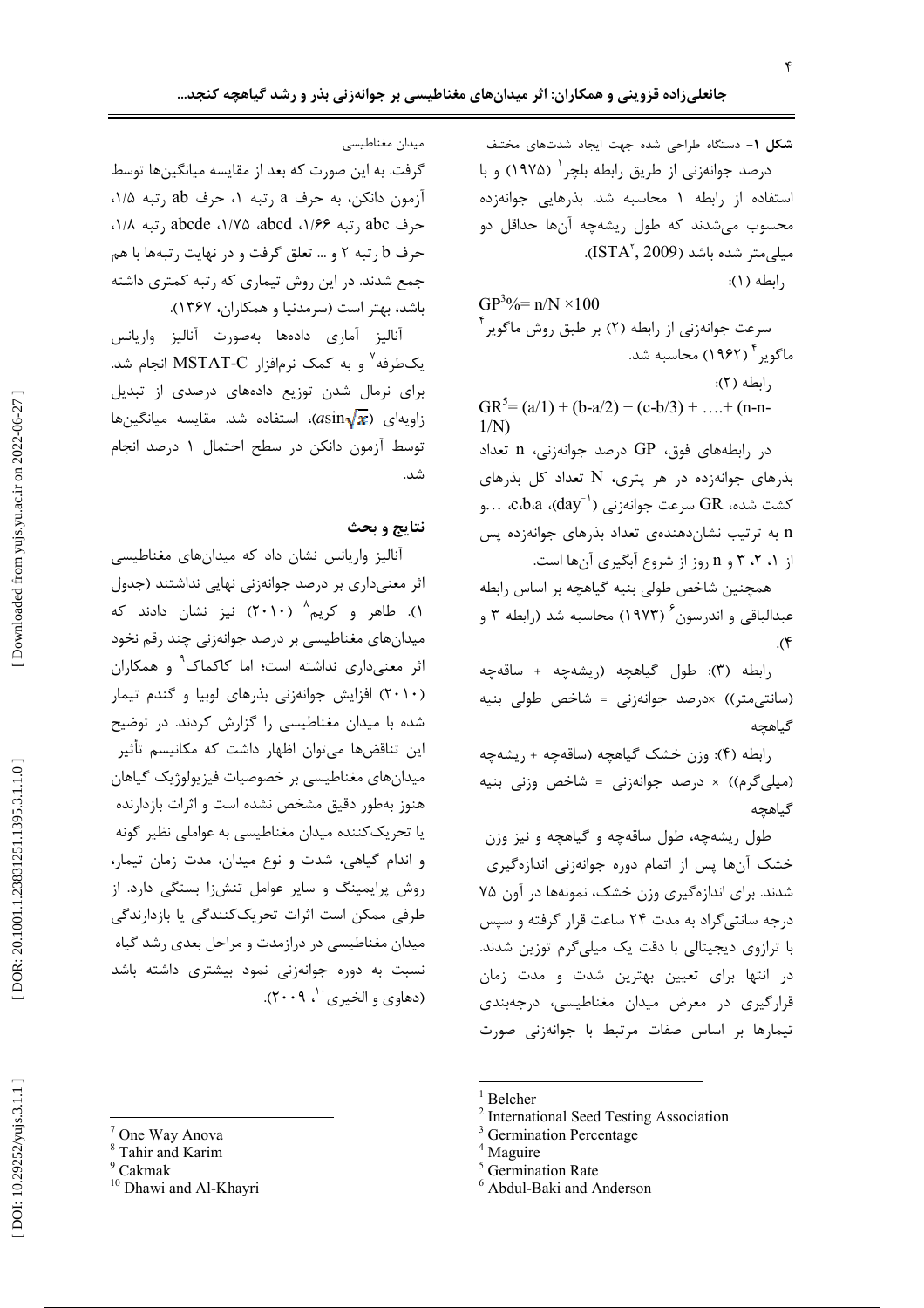$\Delta$ 

|  |  | <b>جدول ۱</b> – تجزیه واریانس صفات مرتبط با جوانهزنی برای کنجد قرار گرفته در معرض میدان مغناطیسی |  |
|--|--|--------------------------------------------------------------------------------------------------|--|
|--|--|--------------------------------------------------------------------------------------------------|--|

| ميانگين مربعات |                  |                                                                                            |  |  |  |  |                   |  |  | د, حه | منابع       |  |
|----------------|------------------|--------------------------------------------------------------------------------------------|--|--|--|--|-------------------|--|--|-------|-------------|--|
|                | SVI <sub>2</sub> | SVI1                                                                                       |  |  |  |  | SW PW RW SL PL RL |  |  | GR GP | تغيير أزادي |  |
|                |                  | تيمار ١٢٩٥٨/٥٣٩* ١٣٩٨٨/٥٣٩* ١/٢٠٣* ١/٢٠٣* ١/٢٠٣* ١/٢٠٣* ١٣٠٨٠٠٠ ١٣٠* ١٣٩٥٨/٥٣٩* ١٣٩٥٨/٥٢٩* |  |  |  |  |                   |  |  |       |             |  |
|                |                  | خطا ۴۴ ا۲۸/۰۲۱ ۲۹ ۱۳ ۰/۰۷۲ ۰/۰۹۳ ۰/۰۷۷ ۰/۰۹۳ ۰/۰۷۷ ۰/۹۴۰ ۱۹۸۰/۱۸۲ ۵۱۷/۹۲۴                  |  |  |  |  |                   |  |  |       |             |  |

GP: Germination percentage؛ درصد جوانهزنی GR=Germination rate؛ سرعت جوانهزنی RL: Radicle length؛ طول ریشهچه - PL: Plumule length: طول ساقەچە SL: Seedling length؛ طول گياهچە RW: Radicle weight؛ وزن ريشەچە PW: Plumule weight؛ وزن ساقەچە SW: Seedling؛ weight. وزن گیاهچه SVI 1, 2 Seedling vigour index شاخص طولی و وزنی بنیه گیاهچه.

ns \*\* و \*: به ترتیب عدم معنیداری، معنیدار در سطوح احتمال ۱ و ۵ درصد

صفات مورفولوژیکی مرتبط با جوانهزنی نظیر طول ریشهچه، طول ساقهچه و گیاهچه نیز تحت تأثیر میدانهای مغناطیسی قرار گرفتند، بهطوری که بیشترین طول ریشهچه و گیاهچه متعلق به تیمار ۷۵ میلی تسلا به مدت ۶۰ دقیقه بود و تیمارهای ۵۰ و ۲۵ میلی تسلا به مدت ۱۰ دقیقه منجر به افزایش طول ساقهچه نسبت به تیمار شاهد شدند (جدول ٢). تیمارهای مذکور به ترتیب باعث افزایش ۲۶ درصدی طول ریشهچه، ۱۷ درصدی طول گیاهچه و ۶-۱۰ درصدی طول ساقهچه نسبت به تیمار شاهد شدند (جدول ۲). بررسی اثر میدان مغناطیسی بر طول ریشه و (Nigella sativa L.) سیاهدانه (Nigella sativa L.) نیز نشان داد که همه شدتهای میدان مغناطیسی در کل بازههای زمانی اِعمال شده (۱۲۰-۳۰ دقیقه) اثر مثبت بر طول ریشه و طول کل دانه رستها داشته و در هر دو شدت (۲۵ و ۵۰ میلی تسلا)، طول ریشه و کل دانه , ستها نسبت به شاهد افزایش معنی داری یافت که بیشینه اثر بر عوامل یاد شده در شدت ۲۵ میلی تسلا و بازه زمانی ۶۰ دقیقه مشاهده شد (پوراکبر و همکاران، ۱۳۹۱). آنها اظها<sub>ر</sub> داشتند که بهبود رشد طول*ی* ريشەچە احتمالاً بە علت تأثير ميدان مغناطيسى بر شاخص میتوزی<sup>۳</sup> است. در بررسی افضل<sup>۴</sup> و همکاران (٢٠١٢) روى گياه گل جعفرى (Tagetes patula L.) نیز اکثر تیمارهای میدان مغناطیسی بهویژه تیمار ۱۰۰ میلی تسلا به مدت سه دقیقه منجر به افزایش طول ریشهچه و ساقهچه شدند. ایشان علت این افزایش را

سرعت جوانهزنی با قرارگیری در معرض میدانهای مغناطیسی تغییر معنیداری داشت و بیشترین سرعت جوانهزنی در تیمار ۵۰ میلی تسلا به مدت ۲۰ دقیقه به دست آمد (جدول ٢). به لحاظ این صفت اکثر تیمارهای میدان مغناطیسی بهاستثنای ۷۵ میلی تسلا به مدت ۲ ساعت، مقادیری مشابه یا بیشتر از شاهد داشتند اما کلیه سطوح تیمار ۱۰۰ میلی تسلا منجر به کاهش سرعت جوانهزني نسبت به شاهد شدند (جدول ٢). مجد و شبرنگی  $(5\cdot\cdot\,9)$  افزایش ۱۱ درصدی سرعت جوانهزنی بذرهای عدس را در پرایمینگ با میدان مغناطیسی ۱۸۰ میلی تسلا به مدت ۱۰ دقیقه و افزایش ۳۴ درصدی را در پرایمینگ با میدان ۲۴۰ میلی تسلا به مدت ٢٠ دقيقه گزارش نمودند. بررسي ها نشان داده است که میدان مغناطیسی باعث کاهش کشش سطحی و ویسکوزیته آب (یانگ و دنگ<sup>۲</sup>، ۲۰۰۸) و به همان اندازه موجب کاهش گرمای نهان تبخیر شده که در نهایت بخار شدن سریع آب را در پی دارد (گالاند و پازور، ۲۰۰۵). تغییرات در این شاخصها به نفوذ سریعتر آب به داخل بذر منجر شده، جوانهزنی سریعتر و مؤثر بذرها را باعث میشود (گالاند و پازور، ۲۰۰۵). رینا و پاسکال (۲۰۰۱) نیز افزایش در سرعت جذب آب را پس از قرارگیری بذرهای کاهو (Lactuca sativa) در معرض میدانی با شدت ۱ تا ۱۰ میلی تسلا مشاهده کرده و این عامل را مسئول افزایش در سرعت جوانهزنی پیشنهاد کړ دند.

<sup>&</sup>lt;sup>3</sup> Mitotic Index

 $4$  Afzal

<sup>&</sup>lt;sup>1</sup> Majd and Shabrangi

<sup>&</sup>lt;sup>2</sup> Pang and Deng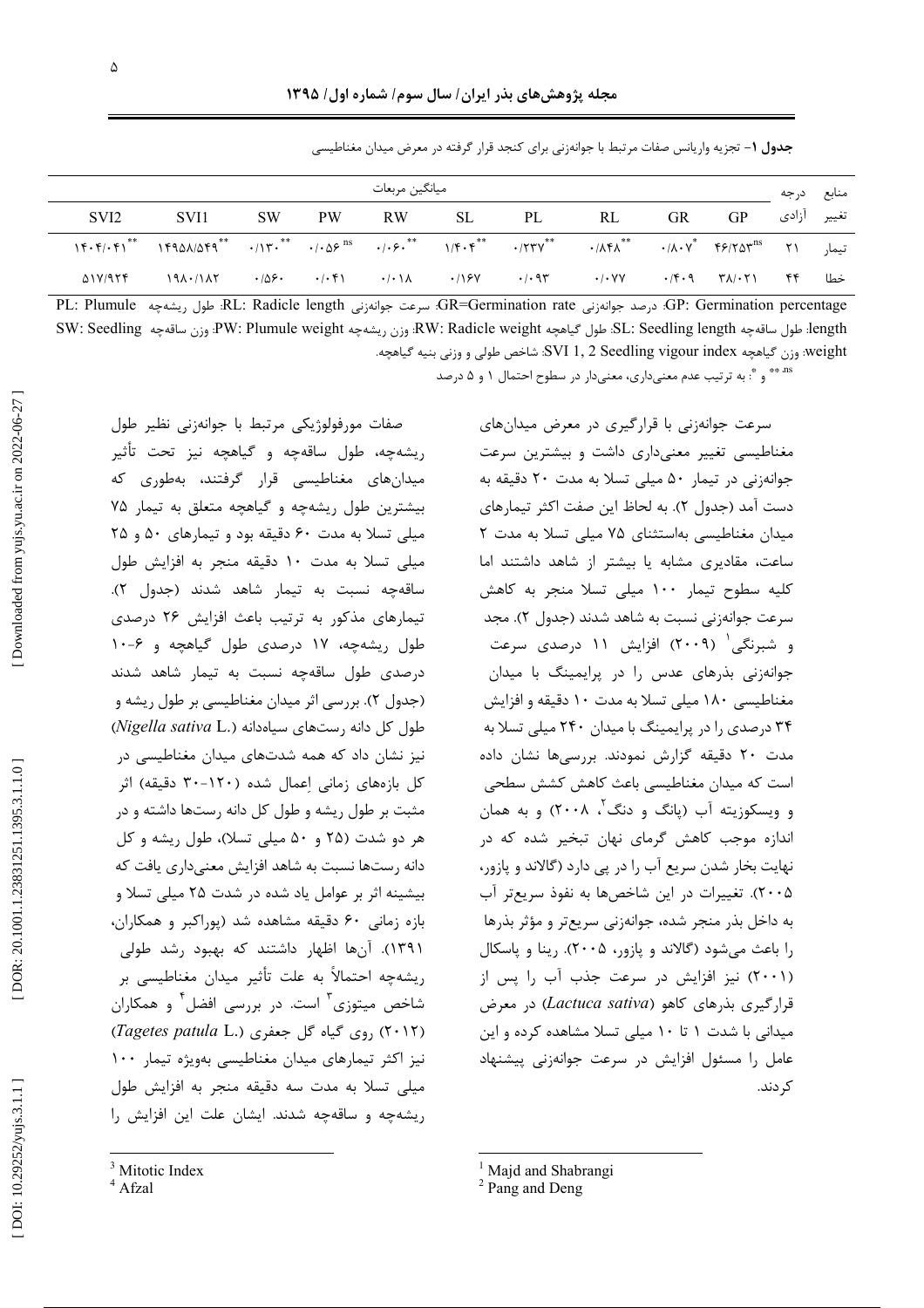بیشتر شدن سرعت تقسیم سلولی در نوک ریشه عنوان کر دند.

همچنین اثر میدانهای مغناطیسی بر وزن خشک ریشهچه و گیاهچه معنیدار (p≤۰/۰۱) بود (جدول ۱) و قرارگیری بذرها به مدت دو ساعت در معرض میدانی بهشدت ۵۰ میلی تسلا و نیز ۲۰ دقیقهای در مجاورت میدانی به قدرت ۱۰۰ میلی تسلا منجر به افزایش وزن خشک ریشهچه و وزن گیاهچه شد (جدول ۳). افزایش وزن خشک ریشهچه در اثر پرایمینگ با تیمار ۵۰ میلی تسلا به مدت ۱۲۰ دقیقه حدود ۳۱ درصد بود و وزن خشک گیاهچه نیز افزایش ۱۵ درصدی را در تیمار ۱۰۰ میلی تسلا برای ۲۰ دقیقه نشان داد (جدول ۳). در این ارتباط بایستی اظهار کرد که میدان مغناطیسی به دلیل نفوذ سریعتر آب به بذر بر سرعت واکنشهای آنزیمی نیز اثر میگذارد. افزایش جذب آب در اولین مرحله باعث شتاب در آماس بذرها تحت تأثير ميدان مغناطيسي شده كه ييامد آن افزايش وزنتر آنهاست؛ بهعلاوه، افزايش وزن دانه رستها ممكن است با افزايش متابوليسم سریعتر با محتوای آبی بیشتر در گیاهان ارتباط داشته باشد (فیشر و همکاران، ۲۰۰۴). در این بررسی اثر میدانهای مغناطیسی بر وزن ساقهچه معنیدار نبود (جدول ١) اما به لحاظ عددی تیمارهای ١٠٠ میلی تسلا به مدت ٢ ساعت، ٧۵ ميلي تسلا به مدت ٢٠ دقیقه، ۲۵ میلی تسلا به مدت ۳۰ دقیقه و میدان دائم سه میلی تسلا برتری بیشتری نسبت به شاهد و سایر تیمارها نشان دادند (جدول ۳).

### شاخصهاي بنيه گياهچه

شاخصهای طولی و وزنی بنیه گیاهچه نیز تحت تأثیر میدانهای مغناطیسی قرار گرفتند و شاخص بنیه گیاهچه یک که بر مبنای طول گیاهچه و درصد جوانهزنی تعیین می شود، روندی مشابه به طول ریشهچه و گیاهچه نشان داد (بیشترین مقدار متعلق به تیمار ۷۵ میلی تسلا به مدت یک ساعت بود). در اثر قرارگیری بذرها در معرض ميدان مغناطيسي فوق، افزايش ١٧ درصدی نسبت به تیمار عدم قرارگیری مشاهده شد (جدول ۳). در بررسی فیضی و همکاران (۱۳۹۰) روی

گندم نیز شاخص طولی بنیه گیاهچه در تیمارهای شاهد و میدان مغناطیسی ۱۵۰ میلی تسلا به مدت ۲۰ دقیقه در کمترین مقدار بود ولی در سایر تیمارها بهویژه تیمار ۱۰۰ میلی تسلا به مدت ۱۰ دقیقه افزایش معنیداری نسبت به شاهد نشان داد. بر طبق نظریات اقبال<sup>۲</sup> و همکاران (۲۰۱۲) میدان مغناطیسی، اجسام بیولوژیکی را با اسپینهای غیرعادی، رادیکالهای آزاد، كريستالهاي مايع يا تغييرات الكترون متحرك تحت تأثیر قرار میدهد. به لحاظ شیمیایی رادیکالهای آزاد به دلیل واکنش پذیری بالا بهسرعت با اکسیژن وارد واکنش شده و موجب تغییراتی در فرآیندهای فیزیولوژیکی و بیوشیمیایی جوانهزنی بذر میشوند.

در آزمایش پودلسنی ٔ و همکاران (۲۰۰۵) افزایش معنیدار محتوای رادیکالهای آزاد در گیاهان نخودفرنگی قرار گرفته در معرض میدان مغناطیسی ديده شد. اين امر باعث به وجود آمدن تغييرات ابتدايي در طی نمو گیاهچهها نظیر تطویل هییوکوتیل و ریشهها و بنابراین افزایش ویگر (بنیه) گیاهچهها شد.

در این بررسی، شاخص وزنی بنیه گیاهچه که بر اساس وزن گیاهچه و درصد جوانهزنی اندازهگیری شده بود نیز الگویی شبیه به وزن ریشهچه و گیاهچه (برتر بودن تیمارهای ۱۰۰ میلی تسلا در ۲۰ دقیقه و ۵۰ میلی تسلا برای ۱۲۰ دقیقه) داشت (جدول ۳) بهطوری که تیمارهای مذکور به ترتیب منجر به افزایش ۱۳/۵ و ۱۰/۵ درصدی در شاخص وزنی بنیه گیاهچه نسبت به تيمار شاهد گرديدند.

DOI: 10.29252/yujs.3.1.1]

 $2$  Ighal

<sup>&</sup>lt;sup>3</sup> Podlesny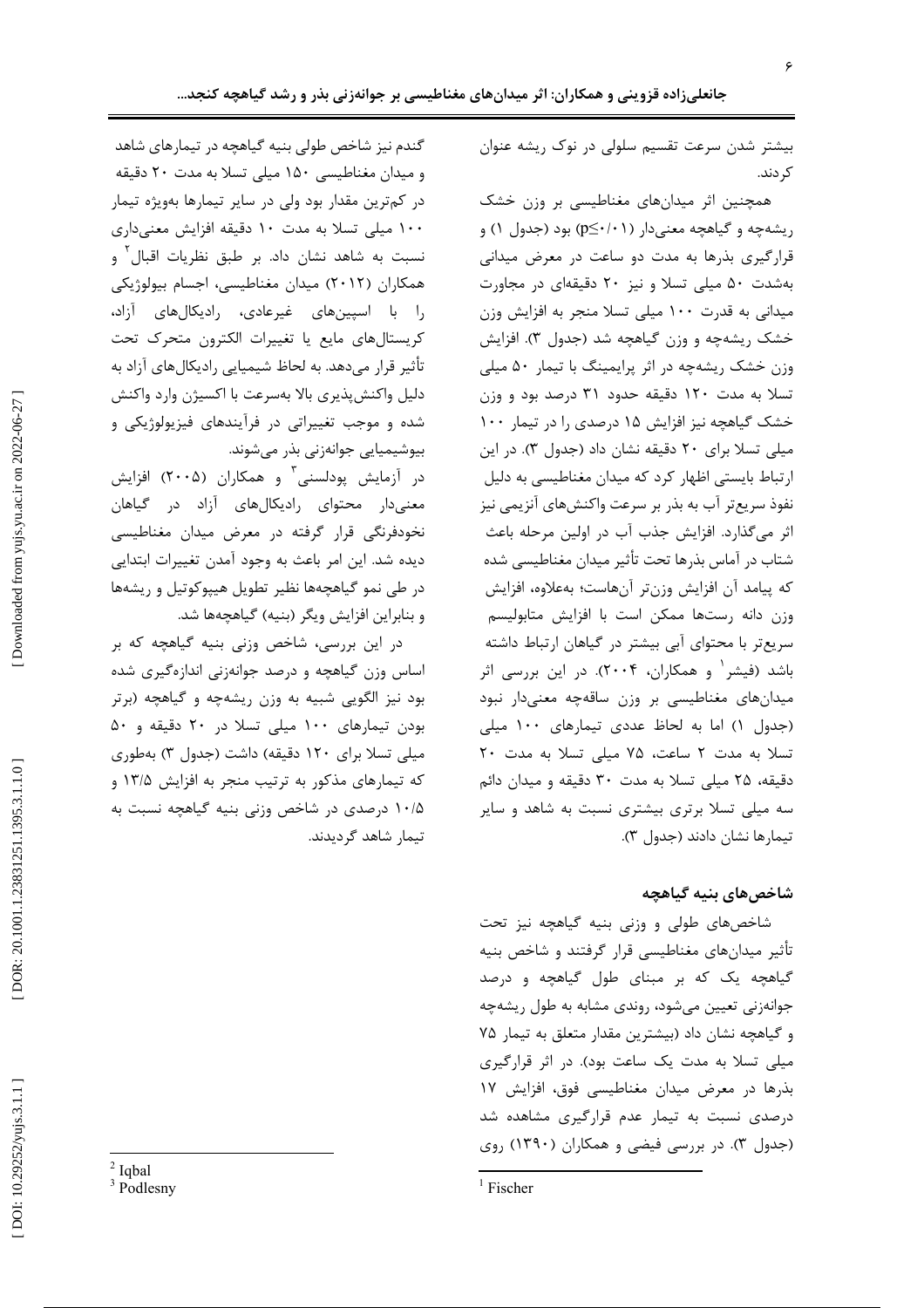| طول گیاهچه<br>(سانتىمتر)          | طول ساقەچە<br>(سانتى متر)             | طول ريشهچه<br>(سانتىمتر)                                    | سرعت جوانەزنى<br>(بذر در روز)             | درصد جوانەزنى        | تيمار ميدان مغناطيسي<br>(mT)        |
|-----------------------------------|---------------------------------------|-------------------------------------------------------------|-------------------------------------------|----------------------|-------------------------------------|
| $9/7$ \b-d                        | $\mathbf{y}$ / $\mathbf{y}$ a-d       | $r/a$ r $b-d$                                               | $17/\Delta$ ab                            | $\cdots$ / $\cdot$ a | شاهد                                |
| $\Delta$ /YY $b$ -f               | $Y/9 \cdot a - c$                     | $Y/AY$ $C-S$                                                | $17/1$ bc                                 | 99/4a                | ۳ (ثابت)                            |
| $9/8 \cdot bc$                    | Y/9.9a                                | $\mathbf{r}/\mathbf{r}\mathbf{r}$ b-d                       | $17/\Delta$ ab                            | 9Y/Ta                | $(1 \cdot) 70$                      |
| $0/\lambda\lambda b-f$            | $\gamma/\gamma\tau$ a-d               | $\mathbf{r}/\mathbf{d}$ b-f                                 | $17/T$ a-c                                | 99/4a                | $(T \cdot) T \Delta$                |
| $9/Y$ \ ab                        | $Y/91$ a-c                            | $r/\lambda \cdot b$                                         | $11/5$ bc                                 | 99/4a                | $(T \cdot) 70$                      |
| $\Delta$ /۳۳d-h                   | $\mathbf{y}$ / $\mathbf{y}$ a-d       | $Y/\Delta f$ fg                                             | $11/A$ bc                                 | 9Y/Ta                | (5.70)                              |
| $\Delta/\tau$ e-h                 | $\frac{7}{5}$ a-d                     | $Y/\Delta$ fg                                               | $17/A$ ab                                 | 99/4a                | $(11 \cdot) 70$                     |
| 9/8                               | $\frac{r}{1}$ a                       | $r/rv$ b-e                                                  | $17/7$ bc                                 | 99/4a                | $(1 \cdot)$ $\Delta$ .              |
| $9/17$ b-e                        | Y/9aab                                | $\frac{r}{v}$                                               | 17/Fa                                     | $9\lambda$ / $5a$    | $(T \cdot)$ $\Delta$ .              |
| $\Delta/\tau$ \e-h                | $\forall$ / $\triangle$ a-d           | $Y/Y$ \e-g                                                  | 11/6                                      | 95/2                 | $(\mathbf{r} \cdot)$ $\Delta \cdot$ |
| $\Delta$ /۲۴e-h                   | $\frac{1}{2}$ $\frac{1}{2}$           | $Y/Y$ e-g                                                   | $17/F$ a-c                                | 94/Sa                | $(5 \cdot)$ $\Delta$ .              |
| $\Delta/\tau$ ۴d-h                | $\frac{r}{\Delta}$ a-d                | $Y/\Lambda Y$ $C-S$                                         | $17/7$ bc                                 | 9Y/Ta                | $(11)$ $\Delta$ .                   |
| $\Delta/\cdot$ f-h                | $\frac{8}{2}$                         | $\frac{7}{4}$                                               | $17/\Delta$ ab                            | $9\lambda$ / $9a$    | $(1 \cdot) Y \Delta$                |
| $\Delta$ /91b-f                   | $\frac{7}{5}$ a-d                     | $r/r$ ۹ $b-e$                                               | $11/\Delta$ bc                            | 99/4a                | $(Y \cdot Y)$                       |
| $\triangle$ /99b-f                | $Y/9$ ra-c                            | $\mathbf{r}/\mathbf{v}$ c-g                                 | $11/Y$ bc                                 | 99/4a                | $(T \cdot) V \Delta$                |
| $Y/F \setminus a$                 | $Y/A$ a-d                             | $Y/V\Delta a$                                               | $17/\Delta$ ab                            | $\cdots$ / $\cdot$ a | $(5.7)$ YA                          |
| $\Delta$ / $\mathcal{S}$ · $C$ -g | $\frac{8}{4}$                         | $\mathbf{r}/\cdot\mathbf{c}$ -g                             | $\mathcal{N}/\mathcal{N}$<br>$\mathbf{c}$ | 95/9a                | $(11 \cdot) 90$                     |
| $\Delta$ / $\mathcal{F}$ ۹ b-f    | $\gamma \rightarrow b-d$              | $r/\Delta r$ bc                                             | $11/\Delta$ bc                            | 99/4a                | $(1 \cdot)$ $1 \cdot \cdot$         |
| $\Delta$ /97 $b$ -f               | $\mathsf{r}/\mathsf{r}\mathsf{r}$ a-d | $\mathsf{r}/\mathsf{r} \wedge \mathsf{b}\text{-}\mathsf{d}$ | $17/7$ bc                                 | $9\lambda$ / $9a$    | $(7 \cdot )$ ) $\cdot \cdot$        |
| $f/\lambda$ Agh                   | $\mathbf{y} \cdot \mathbf{v}$         | $\sqrt{(\lambda)}$ d-g                                      | $11/Y$ bc                                 | 99/4a                | $(\uparrow \cdot) \cdot \cdot$      |
| $f/\Delta\Delta h$                | $\gamma\rightarrow$ rcd               | Y/YZ                                                        | $17/T$ a-c                                | $9\lambda$ / $9a$    | $(\hat{z} \cdot)$ \ $\cdot \cdot$   |
| $\Delta$ />A b-f                  | $\frac{8}{2}$                         | $\mathbf{r}/\cdot\mathbf{r}$ c-g                            | $17/7$ bc                                 | $9\lambda$ / $5a$    | (15)                                |

جدول ۲- مقایسه میانگین اثر پرایمینگ با میدانهای مغناطیسی برای تعدادی از خصوصیات جوانهزنی کنجد

.<br>`` میلی تسلا، ۞ اعداد داخل پرانتز نشاندهنده مدت زمان قرارگیری در معرض میدان مغناطیسی بر حسب دقیقه است. میانگینهایی با حداقل یک حرف مشترک در هر ستون اختلاف معنیداری در سطح احتمال یک درصد بر اساس آزمون دانکن ندارند.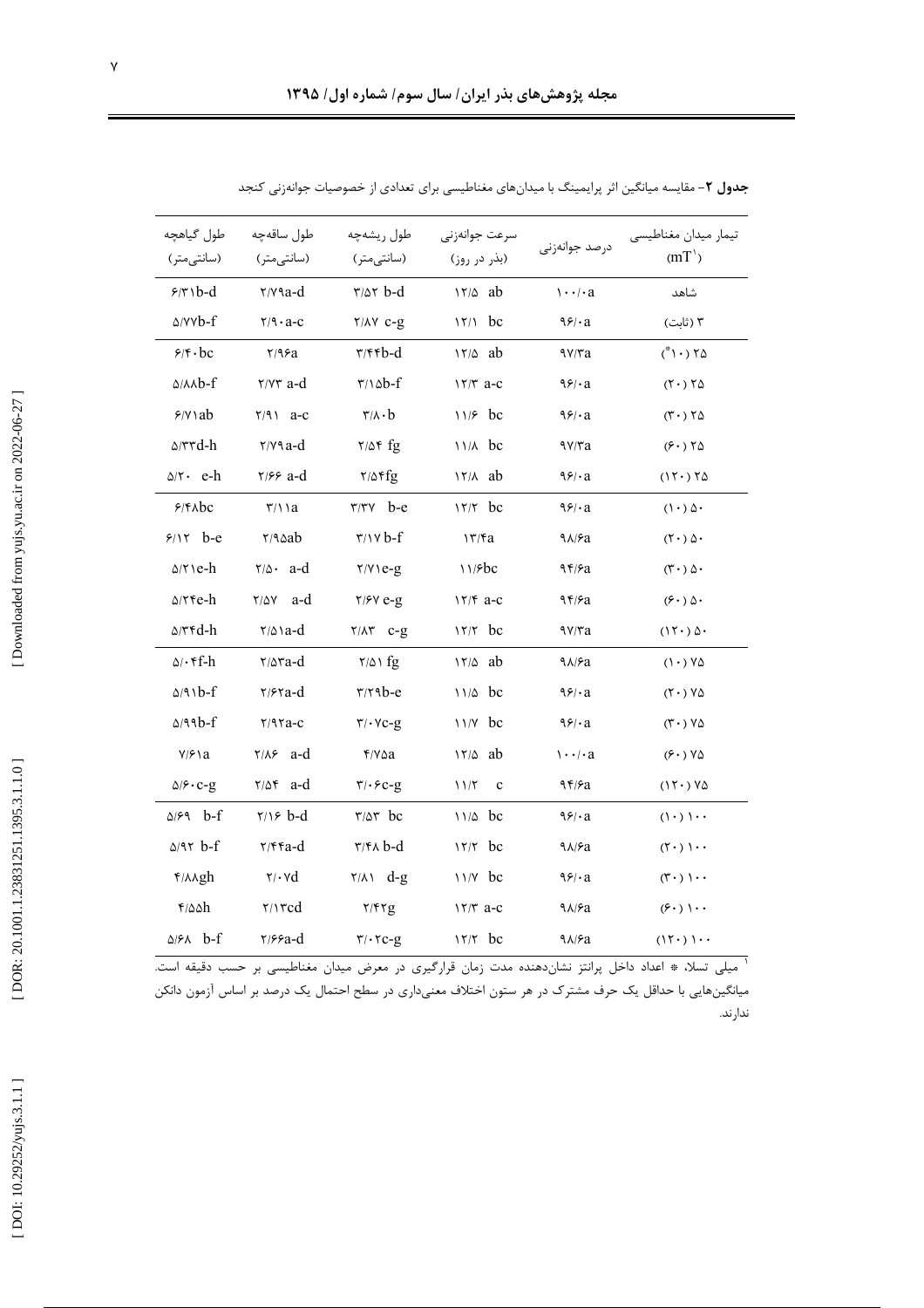| شاخص وزني بنيه                   | شاخص طولى بنيه                                | وزن گياهچه                                  | وزن ساقهچه                       | وزن ريشهچه                                  | تيمار ميدان مغناطيسي                   |
|----------------------------------|-----------------------------------------------|---------------------------------------------|----------------------------------|---------------------------------------------|----------------------------------------|
| گیاهچه                           | گیاهچه                                        | (میلیگرم)                                   | (میلیگرم)                        | (میلیگرم)                                   | (mT)                                   |
| $rr \cdot a-c$                   | 550c                                          | $Y/Y \cdot a-c$                             | $\frac{1}{v} \cdot ab$           | $\cdot$ / $\circ$ $\cdot$ a-d               | شاهد                                   |
| $rr \cdot a-c$                   | $\Delta S$ b-f                                | $Y/F \cdot a-C$                             | $1/96$ a                         | $\cdot$ /۴۳ $\cdot$ cd                      | ۳ (ثابت)                               |
| TTY a-c                          | 556c                                          | $Y/FY$ a-c                                  | $1/\lambda \tau$ ab              | $\cdot$ / $\circ$ $\cdot$ a-d               | $(* \cap \neg) \wedge \Diamond$        |
| $\uparrow \uparrow \uparrow$ a-c | $\triangle \epsilon \triangle b - e$          | $Y/Y \cdot a-C$                             | $\frac{1}{v} \cdot ab$           | $\cdot$ / $\circ \cdot \cdot$ b-d           | $(T \cdot) T \Delta$                   |
| $\tau\tau$ a-c                   | ۶۴۴b                                          | $Y/Y \cdot a-c$                             | 1/98<br>a                        | $\cdot$ $/$ ۴۳۳ cd                          | $(T \cdot) Y \Delta$                   |
| 191C                             | $\Delta \tau \cdot c-f$                       | 1/95c                                       | $1/89$ ab                        | $\cdot$ $\uparrow \cdots$ d                 | (5.70)                                 |
| $Y \land a-c$                    | $49d-f$                                       | $Y/Y$ $2-C$                                 | $1/\lambda$ ab                   | $\cdot$ /۴۶۶b-d                             | $(11 \cdot 76)$                        |
| <b>IAAbc</b>                     | 555                                           | $\forall$ i. $\epsilon$ bc                  | $1/5r$ ab                        | $\cdot$ /۴۳۳ cd                             | $(1 \cdot)$ $\Delta$ .                 |
| $\mathbf{r} \cdot \mathbf{r}$ bc | $5.5 b - d$                                   | $\forall$ i. $\epsilon$ bc                  | $1/9$ ab                         | $\cdot$ /۴۶۶b-d                             | $(T \cdot)$ $\Delta$ .                 |
| $\mathbf{r} \cdot \mathbf{r}$ bc | $FT d-f$                                      | $Y/19a-c$                                   | $\frac{1}{\sqrt{5}}$ ab          | $\cdot$ / $\mathfrak{f}$ $\cdot$ $\cdot$ cd | $(T \cdot)$ $\Delta$ .                 |
| $19 \cdot C$                     | $f \circ f$                                   | $\forall$ $\cdot \land$ bc                  | $1/\Delta \tau$<br>b             | $\cdot$ / $\circ \cdot \cdot$ b-d           | $(\hat{z} \cdot)$ $\hat{\omega} \cdot$ |
| rav ab                           | $\Delta \tau \cdot c-f$                       | $\frac{7}{5}$ ab                            | $1/\gamma$ ab                    | $\cdot$ / $\lambda$ ۶۶ a                    | $(15.2)$ $\Delta$ .                    |
| $Y \cdot Y$ a-c                  | rivd-f                                        | $Y/\lambda \cdot a-c$                       | $1/5$ ab                         | $\cdot$ /٣۶۶ cd                             | $(1 \cdot) Y \Delta$                   |
| $rr \cdot a-c$                   | $\Delta$ ۶ $\vee$ b-e                         | $\mathbf{Y}/\mathbf{f} \cdot \mathbf{a}$ -c | $\mathbf{Y}/\bullet\bullet$<br>a | $\cdot$ /۴ $\cdot$ cd                       | $(Y \cdot Y)$                          |
| $rrra-c$                         | $\Delta V$ ۶ $b$ -e                           | $Y/F\Delta$ a-c                             | $1/9 \cdot ab$                   | $\cdot$ / $\Delta$ ۶۶a-d                    | $(T \cdot Y \Delta)$                   |
| $\mathbf{r} \cdot \mathbf{a}$ -c | $Y^{\epsilon}$                                | $Y/F \cdot a-C$                             | $1/\gamma r$ ab                  | $\cdot$ /999 a-c                            | (5.8) V                                |
| $\forall$ \ $\land$ a-c          | $\Delta r$ $\Delta r$                         | $\mathbf{r}/\mathbf{r} \cdot \mathbf{a}$ -c | $1/\lambda \tau$ ab              | $\cdot$ /۴۶۶b-d                             | $(11 \cdot) 90$                        |
| $\tau \tau \tau$ a-c             | $\Delta$ ۴۶ $b$ -f                            | $Y/FY$ a-c                                  | $1/\gamma$ ab                    | $\cdot$ /999 a-c                            | $(1 \cdot)$ $1 \cdot \cdot$            |
| ۲۶۶a                             | $\Delta x$ rb-d                               | $Y/Y \cdot a$                               | $1/9 \cdot ab$                   | $\cdot/\lambda \cdot ab$                    | $(7 \cdot) \cdot \cdot$                |
| 197c                             | ۴۶۸ ef                                        | $\mathbf{Y}/\cdot\cdot\mathbf{C}$           | $1/5r$ ab                        | $\cdot$ /٣۶۶ cd                             | $(T \cdot ) \cdot \cdot$               |
| TTVa-c                           | $f f \wedge f$                                | $\mathbf{Y}/\mathbf{f} \cdot \mathbf{a}$ -c | $1/9$ rab                        | $\cdot$ /۴۶۶b-d                             | $(\hat{z} \cdot)$ \ $\cdot \cdot$      |
| rar ab                           | $\Delta \mathbf{\hat{y}} \cdot \mathbf{b}$ -f | $Y/\Delta P$ a-c                            | $\mathbf{y}/\mathbf{y}$ a        | $\cdot$ / $\Delta$ ۶۶a-d                    | $(11 \cdot)$ $1 \cdot \cdot$           |

جدول ۳- مقایسه میانگین برخی از صفات مرتبط با جوانهزنی کنجد تیمار شده با میدان مغناطیسی

.<br>^ میلی تسلا، ٭ اعداد داخل پرانتز نشاندهنده مدت زمان قرارگیری در معرض میدان مغناطیسی به دقیقه است. میانگینهایی با یک حرف مشترک در هر ستون اختلاف معنیداری در سطح احتمال یک درصد بر اساس آزمون دانکن ندارند.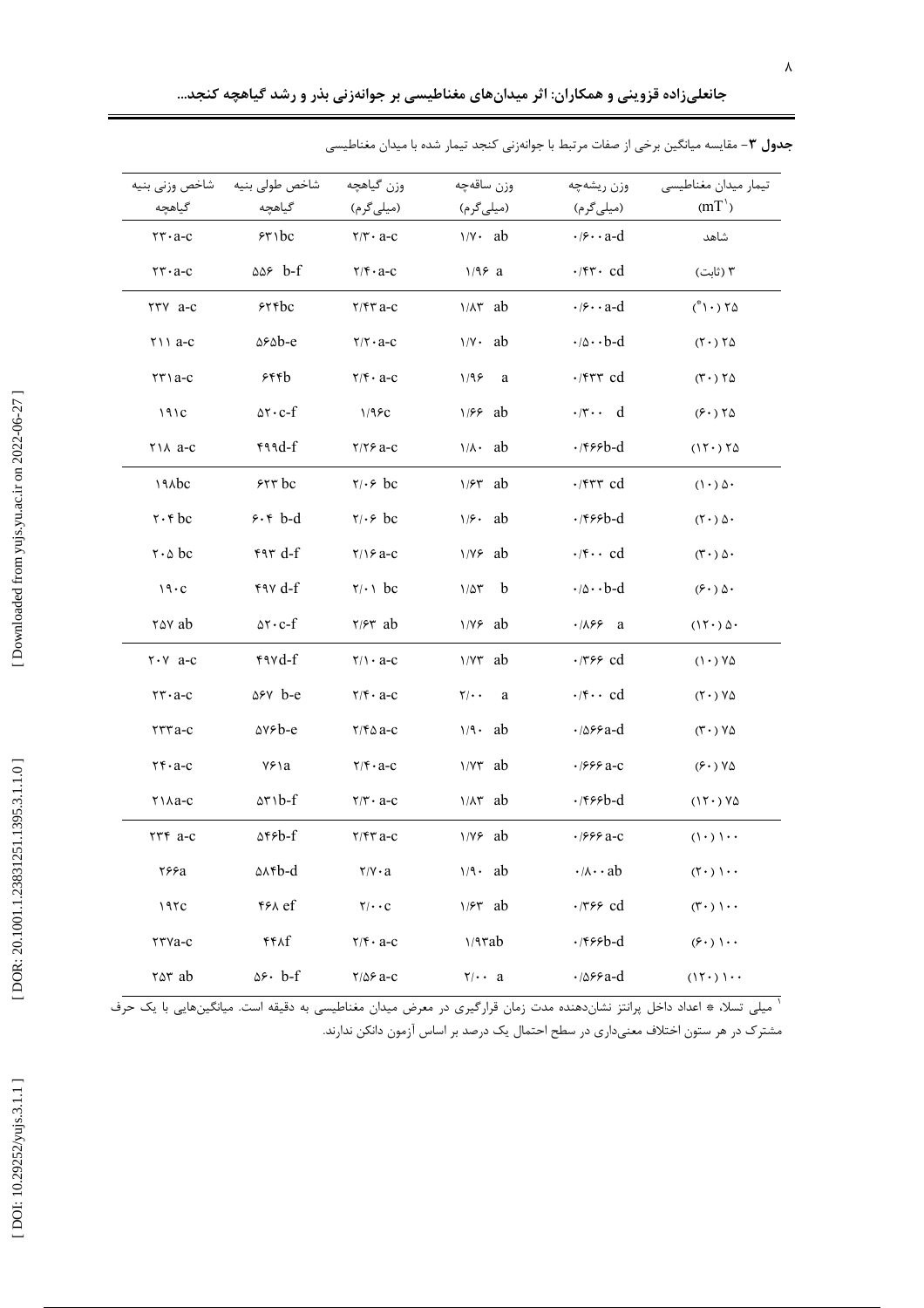|                                            |                             |                             |                      |               | رتبه                    |                           |               |                           |                  |                  | ميدان                    |
|--------------------------------------------|-----------------------------|-----------------------------|----------------------|---------------|-------------------------|---------------------------|---------------|---------------------------|------------------|------------------|--------------------------|
| جمع<br>کل                                  | شاخص<br>وزنى بنيه<br>گیاهچه | شاخص<br>طولى بنيه<br>گیاهچه | وزن<br>گیاهچه        | وزن<br>ساقەچە | وزن<br>ريشەچە           | طول<br>گیاهچه             | طول<br>ساقەچە | طول<br>ريشەچە             | سرعت<br>جوانەزنى | درصد<br>جوانەزنى | مغناطيسى<br>(mT)         |
| 18/64                                      | 1/88                        | $\frac{1}{2}$               | 1/88                 | $1/\Delta$    | $1/Y\Delta$             | 7/99                      | $1/Y\Delta$   | 5/99                      | $1/\Delta$       | $\lambda$        | شاهد                     |
| $\tau\tau/\tau\lambda$                     | 1199                        | $Y/\lambda$                 | 1/88                 | $\lambda$     | $\frac{1}{2}$           | $Y/\lambda$               | 1/88          | $\mathcal{N}/\mathcal{N}$ | $Y/\Delta$       | $\lambda$        | ۲ (ثابت)                 |
| 1Y/YY                                      | 1/88                        | $\frac{1}{2}$               | 1/88                 | $1/\Delta$    | $1/Y\Delta$             | $\frac{1}{2}$             | $\lambda$     | 7/99                      | $1/\Delta$       | $\lambda$        | $(* \rightarrow )$ TA    |
| $Y \cdot / Y$                              | 1/۶۶                        | $Y/Y\Delta$                 | 1/۶۶                 | $1/\Delta$    | ۲۱۶۶                    | $\mathsf{Y}/\mathsf{Y}$   | $1/Y\Delta$   | $Y/\lambda$               | 1/۶۶             | $\lambda$        | $(T1)$ $\uparrow \Delta$ |
| 18/41                                      | 1/۶۶                        | $\mathsf{r}$                | 1/66                 | $\lambda$     | $\frac{1}{2}$           | $1/\Delta$                | 1/88          | $\mathsf{r}$              | $Y/\Delta$       | J.               | $(T \cdot) T \Delta$     |
| $T1/\Lambda$ .                             | $\mathbf{r}$                | $Y/Y\Delta$                 | $\mathbf{\breve{r}}$ | $1/\Delta$    | ۴                       | $f/\lambda$               | $1/Y\Delta$   | 5/2                       | $\frac{8}{4}$    | ١                | (5.78)                   |
| 71/۶۴                                      | 1/۶۶                        | ۴۱۶۶                        | 1/88                 | $1/\Delta$    | 7/88                    | $\Delta$ /Y $\Delta$      | $1/Y\Delta$   | 5/2                       | $1/\Delta$       | $\lambda$        | (11) 70                  |
| YY/Y                                       | $\frac{1}{2}$               | $\frac{1}{2}$               | $\frac{1}{2}$        | $1/\Delta$    | $\frac{1}{2}$           | $\frac{1}{2}$             | $\lambda$     | $Y/Y\Delta$               | $\frac{1}{2}$    | $\lambda$        | $(1)$ $\Delta$           |
| $\mathsf{Y} \cdot / \mathsf{A} \mathsf{Y}$ | $Y/\Delta$                  | 7/99                        | $\frac{1}{2}$        | $1/\Delta$    | 7/99                    | $Y/Y\Delta$               | $1/\Delta$    | $Y/\lambda$               | $\lambda$        | ١                | $(T\cdot)\Delta\cdot$    |
| $\mathbf{r} \cdot \mathbf{r}$              | $\frac{1}{2}$               | ۴۱۶۶                        | 1/66                 | $1/\Delta$    | $\frac{1}{2}$           | $\Delta$ /Y $\Delta$      | $1/Y\Delta$   | 9310                      | $Y/\Delta$       | ١                | $(T\cdot)\Delta\cdot$    |
| $T \cdot 194$                              | ٣                           | 4/99                        | $\frac{1}{2}$        | ٢             | Y/99                    | $\Delta$ /Y $\Delta$      | $1/Y\Delta$   | 9310                      | 1188             | ١                | $(5.8)$ $\Delta$         |
| $\tau\tau/\gamma$ .                        | $1/\Delta$                  | $Y/Y\Delta$                 | $1/\Delta$           | $1/\Delta$    | $\lambda$               | $f/\lambda$               | 1/80          | $\mathsf{r}/\mathsf{v}$   | $\frac{8}{4}$    | $\lambda$        | $(11)$ $\Delta$          |
| $\mathbf{r} \cdot \mathbf{r}$              | 1199                        | 4188                        | 1/88                 | $1/\Delta$    | $\mathbf{r}/\mathbf{r}$ | ۶۱۶۶                      | $1/Y\Delta$   | 9/2                       | $1/\Delta$       | $\lambda$        | $(1) V \Delta$           |
| Y1/TY                                      | 1/۶۶                        | $Y/Y\Delta$                 | 1/66                 | $\lambda$     | $\tau/\Delta$           | $Y/\lambda$               | $1/Y\Delta$   | $Y/Y\Delta$               | $Y/\Delta$       | ١                | $(Y \cdot) V \Delta$     |
| $Y \setminus / \cdot \Lambda$              | 1188                        | $Y/Y\Delta$                 | 1188                 | $1/\Delta$    | $1/V\Delta$             | $Y/\lambda$               | 1/88          | $\mathsf{r}/\mathsf{v}$   | $Y/\Delta$       | $\lambda$        | $(T1)V0$                 |
| 17/YT                                      | 1/۶۶                        | $\lambda$                   | 1/۶۶                 | $1/\Delta$    | 1/88                    | $\lambda$                 | $1/N\Delta$   | $\lambda$                 | $1/\Delta$       | ١                | (5.8) V                  |
| $\tau\tau$ /۶۳                             | 1/۶۶                        | $Y/\lambda$                 | 1/88                 | $1/\Delta$    | Y/99                    | $\mathcal{L}/\mathcal{N}$ | $1/Y\Delta$   | $\mathsf{r}/\mathsf{v}$   | ٣                | $\lambda$        | $(11) Y \Delta$          |
| $Y \cdot / Y$                              | 1/۶۶                        | $Y/\lambda$                 | 1/66                 | $1/\Delta$    | 1/88                    | $Y/\lambda$               | 7/99          | $\frac{1}{2}$             | $\frac{1}{2}$    | $\lambda$        | $(1)$ ) $\cdots$         |
| $1\lambda$ /٣٧                             | $\lambda$                   | 7/99                        | $\lambda$            | $1/\Delta$    | $1/\Delta$              | $\mathsf{Y}/\mathsf{Y}$   | 1/80          | ۲/۶۶                      | $Y/\Delta$       | ١                | $(T\cdot)$ ) $\cdots$    |
| T5/70                                      | ٣                           | $\Delta/\Delta$             | ٣                    | $1/\Delta$    | $\frac{1}{2}$           | $V/\Delta$                | ۴             | $Y/Y$ $\Delta$            | $\frac{1}{2}$    | $\lambda$        | $(T\cdot)$ ) $\cdots$    |
| 39/94                                      | 1/۶۶                        | ۶                           | 1/66                 | $1/\Delta$    | ۲۱۶۶                    | λ                         | $\tau/\Delta$ | γ                         | 1166             | ١                | $(5\cdot)$ )             |
| $Y \cdot \Delta S$                         | $1/\Delta$                  | $Y/\lambda$                 | 1/66                 | A.            | $1/Y\Delta$             | $Y/\lambda$               | $1/Y\Delta$   | $\mathbf{r}/\mathbf{v}$   | $Y/\Delta$       | J.               | $(11 \cdot)$ 1           |

جدول ۴- رتبهبندی تیمارهای مختلف میدان مغناطیسی بر اساس تاثیرگذاری مثبت آنها روی خصوصیات مرتبط با جوانه زنی کنجد.

<sup>۱</sup> میلی تسلا، ٭ اعداد داخل پرانتز نشاندهنده مدت زمان قرارگیری در معرض میدان مغناطیسی به دقیقه است.

در بررسی اسحاق و همکاران (۲۰۱۱) روی گیاه ذرت نیز پرایمینگ مغناطیسی منجر به افزایش ۳۴ درصدی شاخص بنیه گیاهچه دو (وزنی) نسبت به تیمار شاهد شد.

رتبهبندی تیمارها نشان داد که تیمارهای ۲۵ میلی تسلا به مدت ١٠ و ٣٠ دقيقه، ٧۵ ميلي تسلا به مدت ٤٠ دقیقه و نیز ۱۰۰ میلی تسلا به مدت ۲۰ دقیقه نسبت به تیمار شاهد، میدان مغناطیسی دائم و کلیه ترکیبات تیماری دیگر اثرات بهتری بر اکثر خصوصیات جوانهزنی کنجد دارند و در این بین دو تیمار ۲۵ میلی تسلا به مدت ١٠ دقيقه و نيز ٧۵ ميلي تسلا به مدت ۶٠ دقيقه از رتبه پایینتر و تأثیرگذاری بیشتری برخوردار بودند

(جدول ۴). واشیت و ناگاراجان (۲۰۰۸) با بررسی خصوصیات جوانهزنی نخود مگنتو پرایم شده با شدت و زمانهای مختلف دریافتند که اثرات متقابل شدت میدان مغناطیسی با زمان قرارگیری معنیدار است. نتایج آنها نشان داد که ترکیبات خاصی از میدان مغناطیسی و دوره قرارگیری نظیر ۵۰، ۱۰۰ و ۱۵۰ میلی تسلا برای یک و دو ساعت در افزایش خصوصیات جوانهزنی نسبت به ترکیبات دیگر بسیار مؤثرتر بودند. نامبردگان اظهار داشتند که احتمالاً یک پدیده شبه رزونانس که انرژی داخلی بذر را افزایش میدهد در اینچنین ترکیباتی اتفاق می|فتد.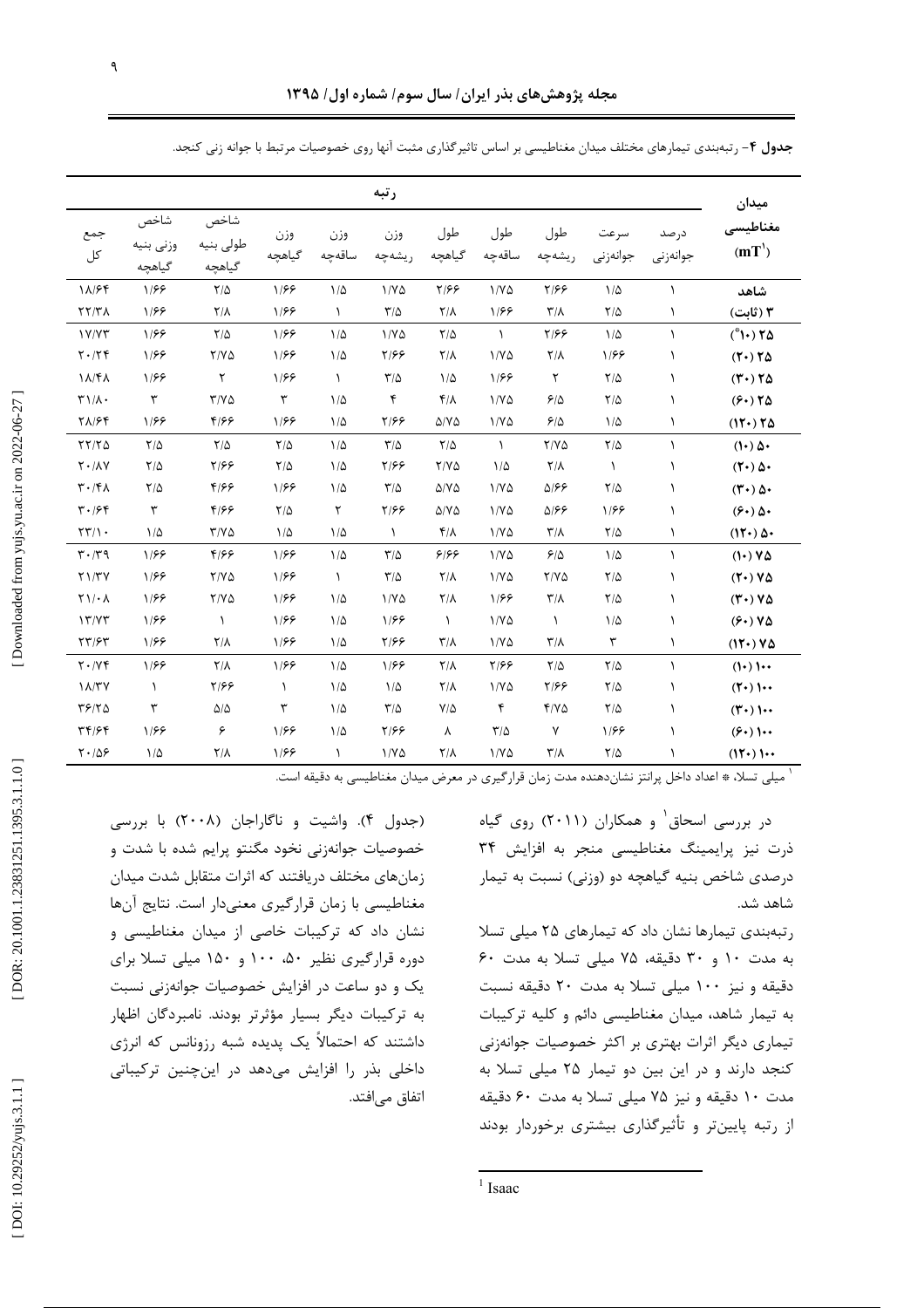## نتيجەگيرى

قرارگیری بذرهای کنجد در معرض میدانهای مغناطیسی تأثیر معنیداری بر درصد جوانهزنی نداشت، اما منجر به تغییرات معنیدار و بعضاً مثبت در سرعت جوانهزنی، طول ریشهچه، طول ساقهچه و گیاهچه، وزن خشک ریشهچه و گیاهچه و نیز شاخصهای طولی و وزنی بنیه گیاهچه شد. به نظر میرسد افزایش فعالیت فيزيولوژيکي به دليل جذب آب بيشتر توسط بذرهای پرایم شده با میدانهای مغناطیسی مسئول افزايش سرعت جوانهزني، طول گياهچه، وزن خشک گیاهچه و شاخصهای بنیه گیاه<u>چ</u>ه در این آزمایش باشد. در بین ترکیبات مختلف از شدت و مدت زمان

قرارگیری در معرض میدان مغناطیسی، تیمارهای ۲۵ میلی تسلا به مدت ١٠ دقیقه و ٧۵ میلی تسلا به مدت ۶۰ دقیقه اثرات بیشتری در بهبود خصوصیات مرتبط با جوانهزنی کنجد داشتند، از این رو به نظر میرسد مگنتو پرایمینگ با چنین تیمارهایی، جوانهزنی و استقرار بهتر کنجد را به دنبال داشته باشد هر چند بررسی رفتار سبز شدن بذرهای پرایم شده با میدانهای مغناطیسی اعمال شده در مزرعه جهت بررسی همبستگی نتایج در دو محیط پتری دیش و خاک مفید خواهد بود.

#### سیاسگزاری

بودجه این تحقیق از محل اعتبارات معاونت پژوهشی دانشکده کشاورزی دانشگاه فردوسی مشهد تأمین شده است که بدینوسیله سیاسگزاری می گردد.

#### منابع

- پوراکبر، ل.، اسدی سامانی، م. و اشرفی، ر. ۱۳۹۱. اثر میدان مغناطیسی بر جوانهزنی، شاخصهای رشد و فعالیت برخی آنزیمها در بذر سیاهدانه (.Nigella sativa L). زیستشناسی گیاهی، ۲۴–۲۹.
- دینی ترکمانی، م.ر.، و کارایتیان، ژ. ۱۳۸۶. بررسی خصوصیات فیزیکی و شیمیایی مهم دانه در ده رقم کنجد ( Sesamum .indicum L. مجله زیستشناسی ایران، ۳۲۰-۳۲۷.
- رجب بيگي، ا.، قناتي، ف. و عبدالمالكي، پ. ١٣٩٢. پاسخهاي فيزيولوژيک سلولهاي جدا كشت گياه جعفري به ميدان مغناطیسی ایستا. زیستشناسی گیاهی، ۵(۱۵): ۵۹-۶۸.
- سرمدنیا، غ.، توکلی، ح .و قربانی، ع. ۱۳۶۷. بررسی مقاومت به خشکی تودههای مختلف گندم دیم در مرحله جوانهزنی. مجموعه مقالات و نتایج اولین کنفرانس تحقیقات و بررسی مسائل دیم در ایران، دانشگاه فردوسی مشهد. ۸۰-۵۷.
- فیضی، ح.، رضوانی مقدم، پ.، کوچکی، ع.ر.، شاه طهماسبی، ن. و فتوت، ا. ١٣٩٠. تأثیر شدت و زمانهای مختلف میدان مغناطیسی بر رفتار جوانهزنی و رشد گیاهچه گندم (.Triticum aestivum L). نشریه بومشناسی کشاورزی، ۴٫۳):  $YAY-F9.$
- گالشي، س.، فرزانه، س.، سلطاني، ا. و رضائي، ج. ۱۳۸۵. ارزيابي واكنش چهل ژنوتيپ پنبه به تنش خشكي در مرحله جوانهزنی. مجله علوم کشاورزی و منابع طبیعی، ۱۳(۲): ۸–۱.
- Abdul-Baki, A.A., and Anderson, J.D. 1973. Vigour determination in soybean by multiple criteria. Crop science, 13(6): 630-633.
- Afzal, I., Mukhtar, K. Qasim, M., Basra, S.M.A., Shahid, M., and Haq, Z. 2012. Magnetic stimulation of marigold seed. International Agrophysics, 26(4): 335-339.
- Ahmad, M., Galland, P., Ritz, T., Wiltschko, R., and Wiltschko, W. 2007. Magnetic intensity affects cryptochrome-controlled response in *Arabidopsis thaliana*. Planta, 225(3): 615-624.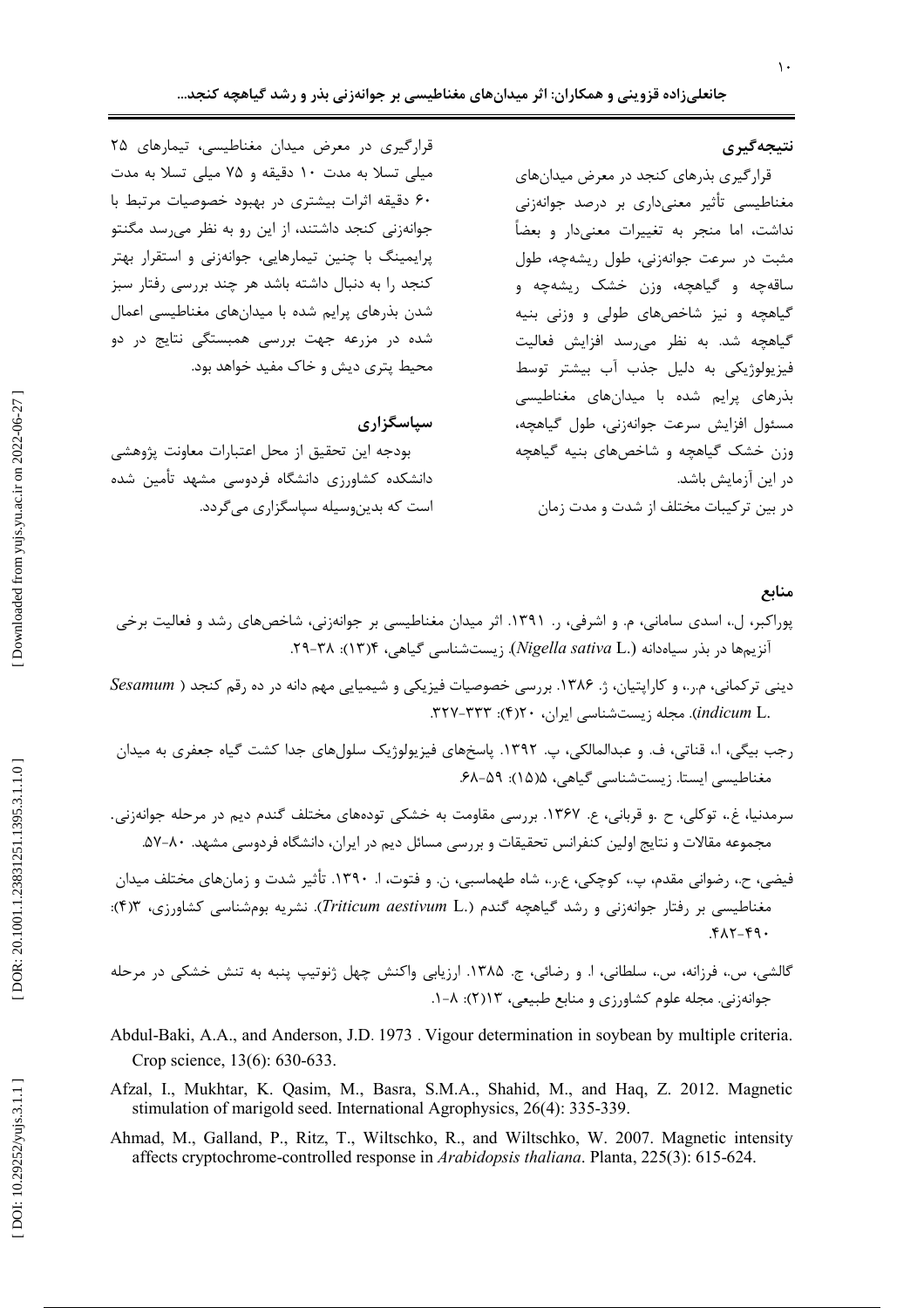- Alexander, M.P., and Doijode, S.D. 1995. Electromagnetic field, a novel tool to increase germination and seedling vigor of conserved onion (*Allium cepa* L.) and rice (*Oryza sativa* L.) seeds with low viability. Plant Genetic Resources Newsletter (IPGRI/FAO), 104: 1-5.
- Ashraf, M., and Foolad, R.M. 2005. Pre-sowing seed treatment-a shot gun approach to improve germination, plant growth and crop yield under saline and non-saline conditions. Advances In Agronomy, 88: 223-271.
- Basra, S.M.A., Ashraf, M., Iqbal, N., Khaliq, A., and Ahmad, R. 2004. Physiological and biochemical aspects of pre-sowing heat stress on cotton seed. Seed Science and Technology, 32(3): 765-774.
- Belcher, E.W. 1975. Influence of substrate moisture level on the germination of seed of selected Pinus species. Seed Science and Technology, 3: 597-604.
- Bilalis, D.J., Katsenios, N., Efthimiadou, A., Karkanis, A., Khah, M.E., and Mitsis, T. 2013. Magnetic field pre-sowing treatment as an organic friendly technique to promote plant growth and chemical elements accumulation in early stages of cotton. Australian Journal of Crop Science, 7(1): 46-50.
- Cakmak, T., Dumlupinar, R., and Erdal, S. 2010. Acceleration of germination and early growth of wheat and bean seedlings grown under various magnetic field and osmotic conditions. Bioelectromagnetics, 31(2): 120-129.
- Dhawi, F., and Al-Khayri, J. 2009. Magnetic fields induce changes in photosynthetic pigments content in date palm (*Phoenix dactylifera* L.) seedlings. The Open Agriculture Journal, 3(1): 1- 5.
- Dorna, H., Gorski, R., Szopinska, D., Tylkowska, K., Jurga, J., Wosinski, S., and Tomczak, M. 2010. Effect of a permanent magnetic field together with the shielding of an alternating electric field on carrot seed vigour and germination. Ecological Chemistry and Engineering, 17(1): 53- 61.
- Fischer, G., Tausz, M., Kock, M., and Grill, D. 2004. Effects of weak 16 Hz magnetic fields on growth parameters of young sunflower and wheat seedlings. Bioelectromagnetics, 25(8): 638- 641.
- Foti, S., Cosentino, S.L. Patane, C., and Agosta, G.M.D. 2002. Effects of osmoconditioning upon seed germination of sorghum (*Sorghum bicolor* L. Moench) under low temperatures. Seed Science and Technology, 30(3): 521-533.
- Galland, P., and Pazur, A. 2005. Magnetoreception in plants. Journal of Plant Research, 118(6): 371-389.
- Iqbal, M., Haq, Z., Jamil, Y., and Ahmad. M.R. 2012. Effect of presowing magnetic treatment on properties of pea. International Agrophysics, 26(1): 25-31.
- Isaac, E., Hernández, C., Domínguez, A., and Cruz, A. 2011. Effect of pre-sowing electromagnetic treatment on seed germination and seedling growth in maize (*Zea mays* L.). Agronomía Colombiana, 29(2): 213-220.
- ISTA. 2009. International Seed Testing Association Rules. Zurich, Switzerland. 47 p.
- Liboff, A.R., McLeod, B.R., and Smith, S.D. 1989. Rotating magnetic fields and iron cyclotron resonance. Journal of Bioelectronics, 8(1): 119-125.
- Maguire, J.D. 1962. Speed of germination-aid in selection and evaluation for seedling emergence and vigor. Crop Science, 2(2): 176-177.
- Majd, A., and Shabrangi, A. 2009. Effect of seed pretreatment by magnetic fields on seed germination and ontogeny growth of agricultural plants. In the Proceeding of 2009 Electromagnetics Research Symposium, Beijing, China. 1137-1141.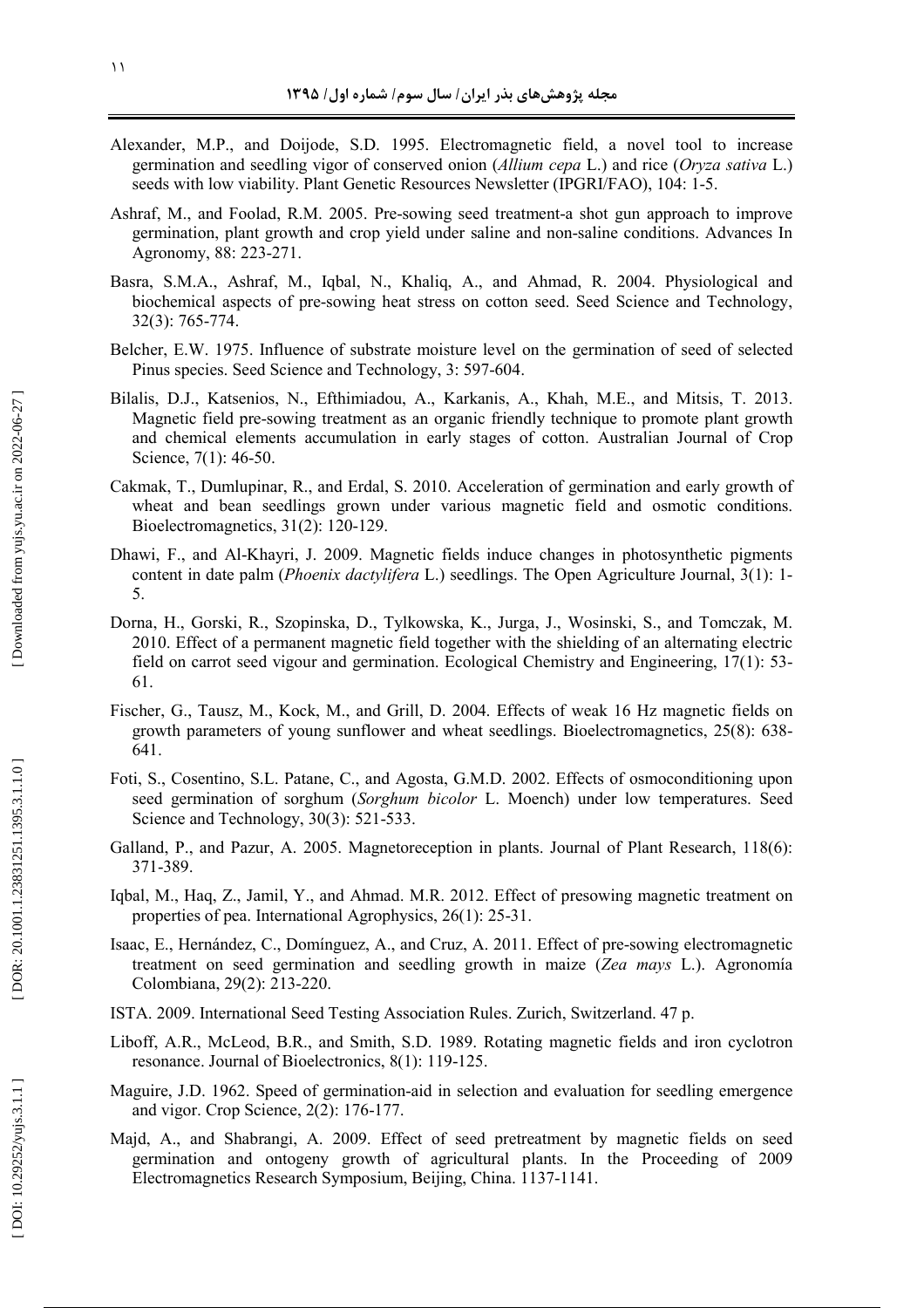- Martinez, E., Carbonell, M.V., Amaya J.M., and Maqueda, R. 2009. Germination of tomato seeds (*Lycopersicon esculentum* L.) under magnetic field. International Agrophysics, 23(1): 45-49.
- Pang, X., and Deng, B. 2008. Investigation of changes in properties of water under the action of a magnetic field. Science in China Series G: Physics, Mechanics and Astronomy, 51(11): 1621- 1632.
- Podlesny, J., Lenartowicz, W., and Sowinski, M. 2003. The effect of pre-sowing treatment of seeds magnetic biostimulation on morphological feature formation and white lupine yielding. Zeszyty Problemowe Postepow Nauk Rolniczych, 495: 399-406.
- Podlesny, J., Pietruszewski, S., and Podlesna, A. 2005. Influence of magnetic stimulation of seeds on the formation of morphological features and yielding of the pea. International Agrophysics, 19(1): 61-68.
- Reina, F.G., and Pascual, L.A. 2001. Influence of a stationary magnetic field on water relations in lettuce seeds. Part I: theoretical considerations, Bioelectromagnetics, 22: 589-595.
- Samani, M.A., Pourakbar, L., and Azimi, N. 2013. Magnetic field effects on seed germination and activities of some enzymes in cumin. Life Science Journal-Acta Zhengzhou University Overseas Edition, 10(1): 323-328.
- Tahir, N.A.R., and Karim, H.F.H. 2010. Impact of magnetic application on the parameters related to growth of chickpea (*Cicer arietinum* L.). Jordan Journal of Biological Sciences, 3(4): 175- 184.
- Uzun, B., Ulger, S., and Cagirgan, M.I. 2002. Comparison of determinate and indeterminate types of sesame for oil content and fatty acid composition. Turkish Journal of Agriculture and Forestry, 26(5): 269- 274.
- Vashisth, A., and Nagarajan, S. 2008. Exposure of seeds to static magnetic field enhances germination and early growth characteristics in chickpea (*Cicer arietinum* L.). Bioelectromagnetics, 29(7): 571–578.
- Yaycili, O., and Alikamanoglu, S. 2005. The effect of magnetic field on Paulownia tissue cultures. Plant Cell, Tissue and Organ Culture, 83(1): 109-114.